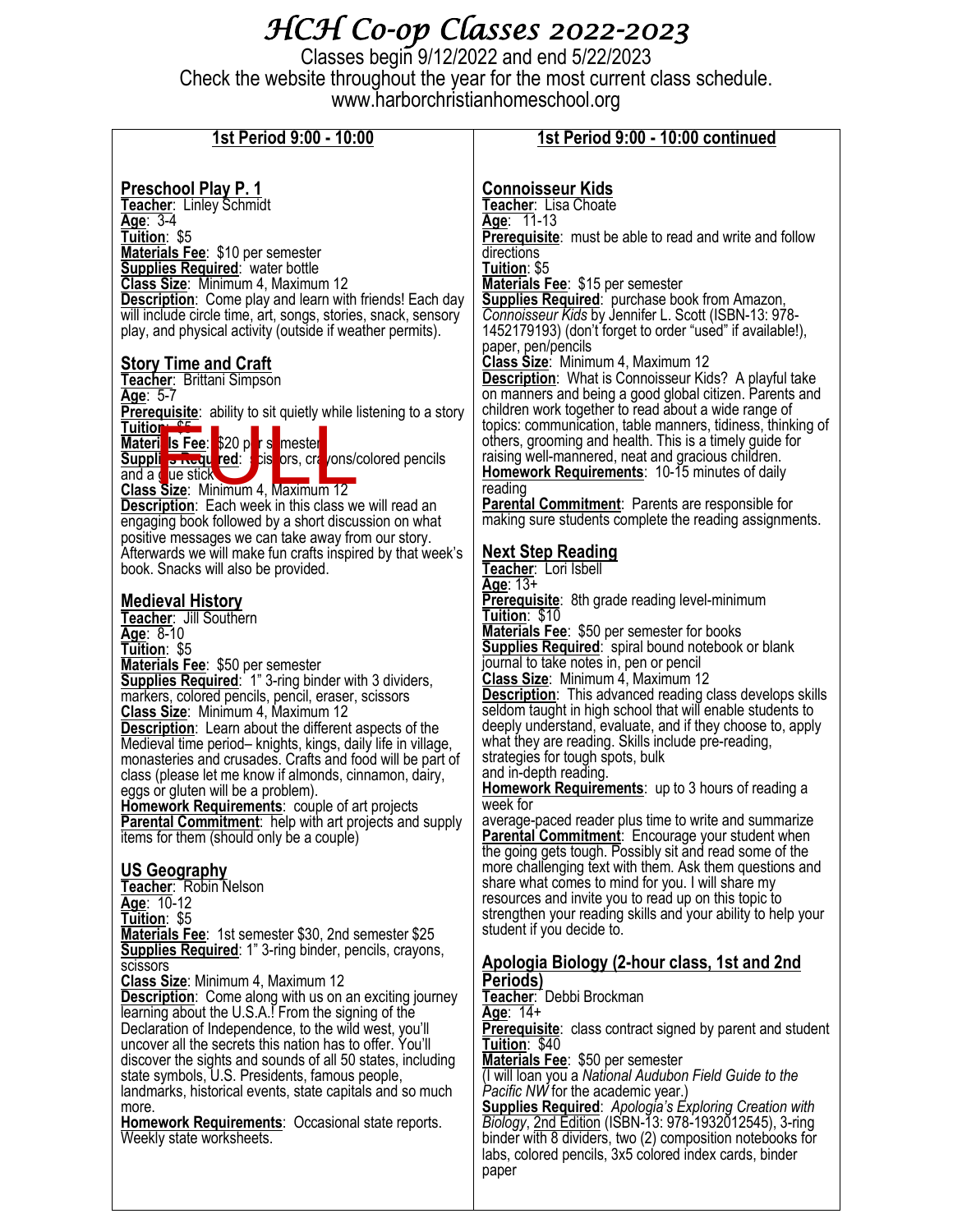#### **1st Period 9:00 - 10:00 continued**

#### **Apologia Biology continued**

**Class Size**: Minimum 4, Maximum 16

**Description:** This high school Biology course covers 16 modules

in *Apologia's Exploring Creation with Biology*. Monday's class time will focus on laboratory work, demonstrations, quizzes and group discussions. Labs include classification, microscope work, slide and culture prep, introductory cytology, microbiology and genetics, as well as several dissections. My prayer is that this course helps ignite the student's interest in science from a Christian perspective, recognizing the miraculous fingerprints of God that are everywhere! Although we will cover the majority of our lab work in class, the bulk of the reading and studying will be done at home. Grades are based on tests, quizzes, lab work, homework and in-class

presentations. Completion of required work is mandatory for a passing grade.

**Homework Requirements**: Students will receive a weekly assignment list that requires an estimated 7 hours of homework per week. Said homework includes module reading, comprehension questions, bi-weekly study guides and summaries, worksheets, bi-weekly tests, research, lab experiments and lab book write-ups. In addition, optional field trips will be made available to further enrich the Apologia curriculum. Students, you are expected to come to class with your assigned homework completed and to be prepared to participate in class discussions and activities.

**Parental Commitment:** Please ensure that your student completes assigned homework. Parents are responsible for administering module tests. The teacher will provide grading.

## **2nd Period 10:10 - 11:10**

#### **Preschool Play P. 2**

**Teacher**: Linley Schmidt **Age**: 3-4 **Tuition**: \$5 **Materials Fee**: \$10 per semester **Supplies Required**: water bottle **Class Size**: Minimum 4, Maximum 12 **Description:** Come play and learn with friends! Each day will include circle time, art, songs, stories, snack, sensory play, and physical activity (outside if weather permits).

**P.E. Teacher**: Erinn Struthers **Age**: 5-8 **Prerequisite:** ability to follow instructions and have fun **Tuit n. \$5**<br>Materials Fe 1st**er** ester \$**0**, 2nd semester \$0 **Sup lies Required** Fease have students wear tennis shoes, clothes they can exercise in and bring a water bottle. **Exercise:**<br> **The Felixer State of State State State State State State State State State State State State State State State State State State State State State State State State State State State State State State State S** 

**Class Size**: Minimum 4, Maximum 17 **Description**:Physical Education basics: stretching, basic introduction to exercises and lots of fun group games.

#### **2nd Period 10:10 - 11:10 continued**

### **Apologia Jr. Anatomy & Physiology**

**Teacher**: Betsey McGuire

**Age**: 9-10

**Tuition**: \$5

**Materials Fee**: \$35 per semester

**Supplies Required**: Apologia text: *Exploring Creation with Human Anatomy and Physiology* (ISBN-13: 978- 1935495147), and the accompanying *Notebooking Journal*  (ISBN-13:978-1935495154) (**not** the Jr. Notebook)**,**  colored pencils, pencils

**Class Size**: Minimum 4, Maximum 12

**Description:** The goal for this course is for students to build a foundational understanding of the body systems and their parts. We will not cover the reproductive system. **Homework Requirements**: Expect weekly chapter readings and journaling assignments (around 60 min. of homework per week).

Parental Commitment: Parents may need to help new readers with chapter readings. Alternatively, audio versions of the text may be used in addition to the textbook (this is also super great for bedtime listening for extra retention!).

#### **Creative Skits & Drama Games**

**Teacher**: Cindy Staub **Age**: 10-12 **Tuition**: \$10

**Materials Fee**: \$25 per semester

**Supplies Required:** a spiral notebook with a pocket or paper and a folder to keep papers in

**Class Size**: Minimum 6, Maximum 12

**Description:** A fun class to encourage creativity and teamwork! The main objective is to use imagination and build confidence with drama. We will explore fun activities, such as improv and theater games to gain confidence and learn to perform. We will write our own skits individually and as a group, learn some theater terms, and practice enunciation and projection. The most rewarding part of the class is when the students work together to create a skit to perform for an audience. Each student is encouraged to create their own characters and perform however they feel comfortable on stage, so even a timid student will enjoy this class.

**Homework Requirements**: When assigned: brainstorm to help create a skit, look for props and costumes, and memorize lines before a performance. **Parental Commitment**: possible help with costumes,

encourage student to practice lines before a performance

#### **C.S. Lewis**

**Teacher**: Jill Southern **Age**: 11-13 **Tuition**: \$10 **Materials Fee**: \$15 per semester **Supplies Required**: books 1-7 of *the Narnia* series (ISBN-13: 978-0062690579), and *Screwtape Letters* by C.S. Lewis (ISBN-13: 978-0060652937), 1" 3-ring binder, writing paper, pencil, colored pencils **Class Size**: Minimum 4, Maximum 12 **Description**: An interactive and lively view of C.S. Lewis' *Narnia* series and *Screwtape Letters*. We will be reading

and discussing the books, learning about Lewis' life and what was happening during that time period. Turkish Delight anyone?

**Homework Requirements**: Read assigned chapters (typically around 5 chapters per week) and do projects **Parental Commitment**: Make sure they read material and have completed assigned projects.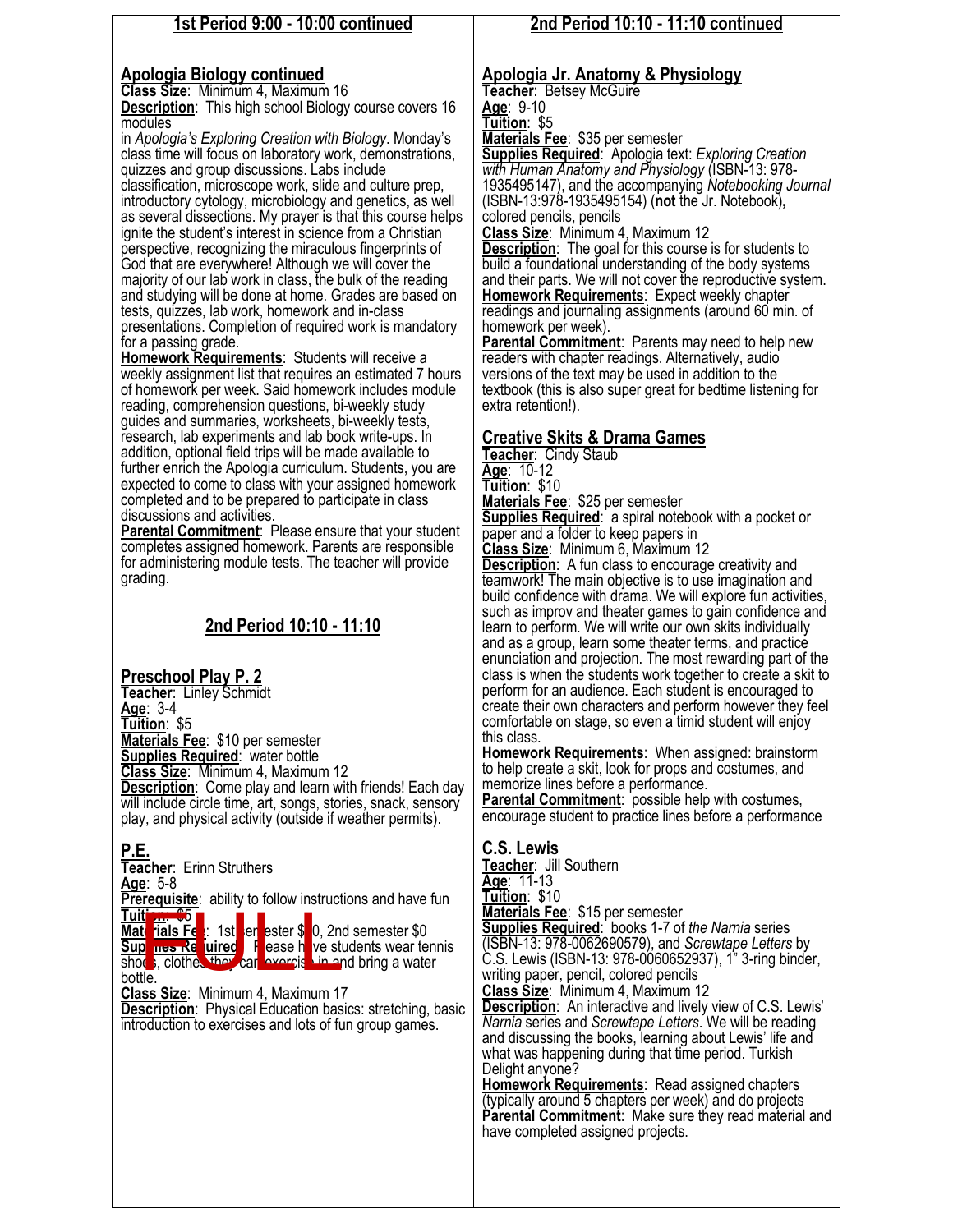#### **2nd Period 10:10 - 11:10 continued Science in the Kitchen Teacher**: Jeremy Isbell **Age**: 13+ **Tuition**: \$10 **Materials Fee**: \$65 per semester **Class Size**: Minimum 4, Maximum 10 **Description**: Sociologists tell us that civilization began around the cook fire. As humans, we are the only creatures that use fire to prepare our food. We are going to explore the methods that we use to convert the "undelicious into the delicious and understand why they work the way they do. From pread reaking to preserving methods, and understanding the chemical reactions of leavening to Maillard reactions, we can use the tools we have to create the foods we love to eat. We believe cooking should be fun, rewarding and interesting. If we ever want to move our society away from fast food, we need to get our kids in the kitchen. **Homework Requirements**: There will be some kitchen tasks, cooking & journaling to be done at home. **Parental Commitment**: You need to allow your student to do some cooking at home and then have the family rate how they did. **Apologia Biology (see description in 1st Period) 3rd Period 11:20-12:20 Preschool Play P. 3 Teacher**: Linley Schmidt **Age**: 3-4 **Tuition**: \$5 **Materials Fee**: \$10 per semester **Supplies Required**: water bottle **Class Size**: Minimum 4, Maximum 12 **Description**: Come play and learn with friends! Each day will include circle time, art, songs, stories, snack, sensory play, and physical activity (outside if weather permits). **Hands on Science Teacher**: Erinn Struthers **Age**: 4-6 **Prerequisite**: must be able to follow instruction for safety during experiments **Tuition**: \$5 **Materials Fee**: 1st semester \$35, 2nd semester \$20 **Supplies Required**: 1 wide-ruled spiral notebook, colored pencils or crayons, pencil and pencil sharpener, scissors and safety glasses on experiment days **Class Size**: Minimum 4, Maximum 10 **Description:** In this class we will be introducing basic concepts of different sciences including, biology, botany, zoology and chemistry. We will do lots of fun experiments and learn how to be good scientists, make good observations and start to learn about the scientific method. We will learn about God's amazing world! **Homework Requirements**: Some experiments may be taken home to observe over the week. **Parental Commitment**: Help your student with observations and be able to bring items needed for class. **Age**: 7-8 **Tuition**: \$5 build a **Beyond Age**: 8-9 **Tuition**: \$5 a wheel and axle work together, basic gears and pulleys, sustainable energy and much more. **Tuition**: \$5 in ASL. FULL TO THE STATE OF STATE OF THE STATE OF THE STATE OF THE STATE OF THE STATE OF THE STATE OF THE STATE OF THE STATE OF THE STATE OF THE STATE OF THE STATE OF THE STATE OF THE STATE OF THE STATE OF THE STATE OF THE STATE

## **3rd Period 11:20 - 12:20 continued**

## **Apologia Jr. Anatomy & Physiology**

**Teacher**: Betsey McGuire

**Materials Fee**: \$35 per semester

**Supplies Required**: Apologia text: *Exploring Creation with Human Anatomy and Physiology* (ISBN-13: 978- 1935495147), colored pencils, pencils

**Class Size**: Minimum 4, Maximum 12

**Description** The goal of this purse in for students to Class Size: Minimum 4, Maximum 12<br>Description The gral of this purse in for stude<br>build a<br>parts. We will not cover the reproductive systems<br>Hamowerk Boquicompute: Expondive system.

foundational understanding of the body systems and their

**Homework Requirements**: Expect weekly worksheets for memory practice. These will be simple and take only 5 to 10 minutes. Reading will be assigned weekly from the text (30 to 60 min.).

**Parental Commitment**: Parents will need to help beginner readers with weekly text reading. Alternately, audio versions of the text may be used in addition to the textbook (this is also great for bedtime/coloring time listening for extra retention!).

# **K'nex Builder Science: Simple Machines and**

**Teacher**: Rikkie Sanders **Materials Fee**: \$40 per semester **Class Size**: Minimum 4, Maximum 12 **Description:** Come explore simple machines as we build and create with K'nex. This class will be a mixture of hands-on science and other aspects of STEM. Through building and activities, students experience first-hand how

## **Intro to American Sign Language**

**Teacher**: Robin Nelson

**Age**: 10-12

**Prerequisite**: ability to read and write, basic knowledge of sentence structure

**Materials Fee**: 1st semester \$25, 2nd semester \$20 **Supplies Required**: Pencil, crayons, scissors

**Class Size**: Minimum 4, Maximum 12 **Description: I** this as your child will learn the basic structule of ASL and Deaf culture through activities,

games, songs, storie , et . It will be a fun introduction to ASL vocabulary, AOL sentence structure, and

fingerspelling. Students will also learn how to use facial grammar, expressive and receptive skills to communicate

**Homework Requirements**: Practice fingerspelling and ASL vocabulary learned in class. Occasional worksheets. Internet access will be required in order to access vocabulary lists.

**Parental Commitment**: Encourage your child and be a

practice partner for him/her.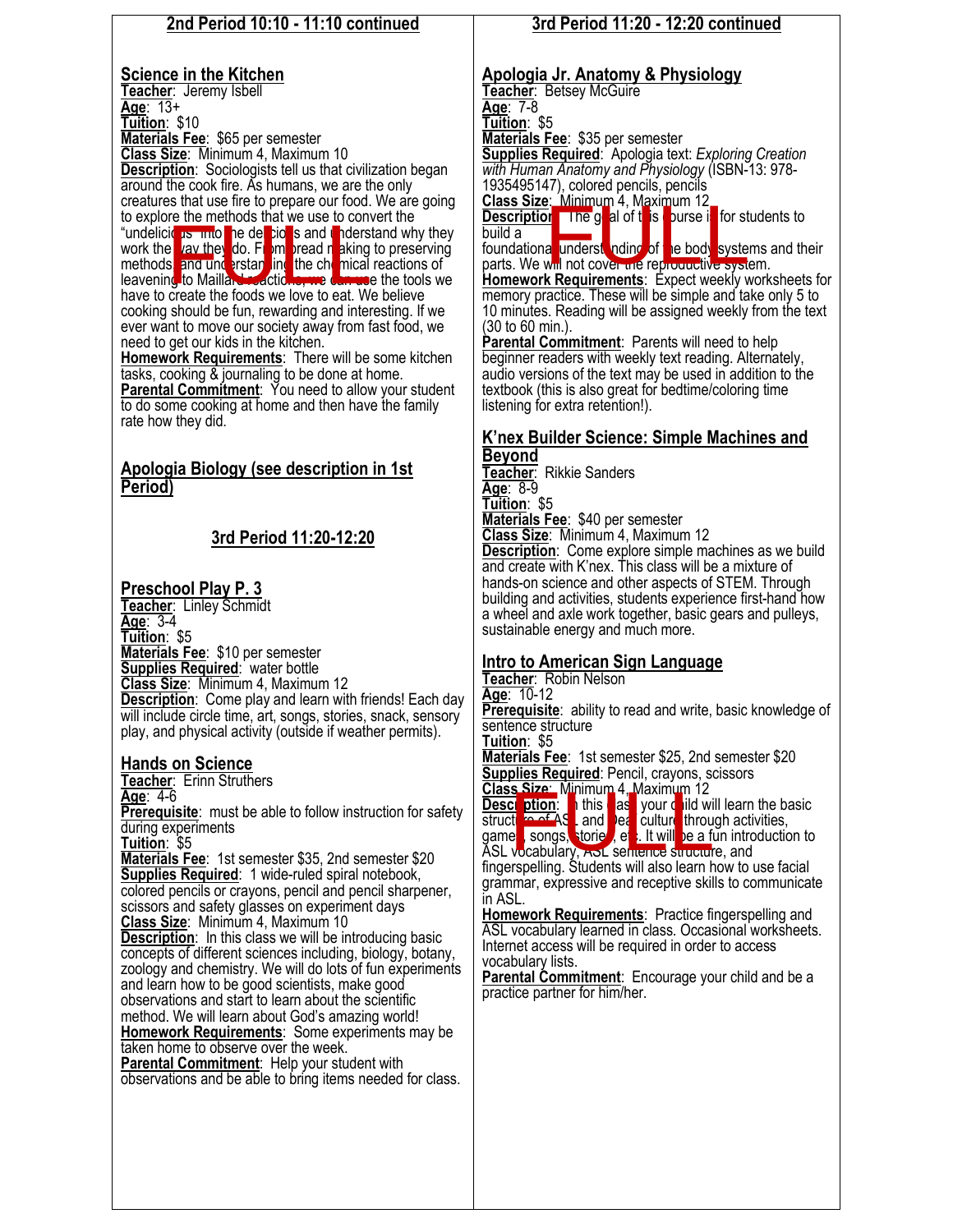#### **3rd Period 11:20 - 12:20 continued**

#### **P.E. & Nutrition 101**

**Teacher**: Liesl Travis

**Age**: 10-13

**Tuition**: \$5 **Materials Fee**: 1st semester \$25, 2nd semester \$0 **Supplies Required:** shoes that are good for running, water, a coat for the days we take our class outdoors **Class Size**: Minimum 4, Maximum 15

**Description**: This period will not just be a time to get your child's

energy out, it will be a time for learning new skills, sportsmanship, how our bodies work, and how food affects us. I will be teaching your kids several different sports and how to play them, as well as just playing some familiar games to add to the fun!

**Homework Requirements**: Occasional worksheets and some time outdoors most days of the week will be highly encouraged.

**Parental Commitment:** If possible, make time during your kid's

school days to go outside (there's no such thing as bad weather!). Also, please follow up with your kids about the topics we cover each week and continue the conversation about health, movement and nutrition.

#### **Latin I**

**Teacher**:Enriko Stigter **Age**: 13+

**Tuition**: \$5

**Materials Fee**: \$10 per semester

**Supplies Required**: Please purchase and bring a copy of our primary textbook (cost approximately \$30): *Lingua Latina per se Illustrata, Pars I: Familia Romana* (Latin Edition), Second Edition by Hans H. Ørberg **(**ISBN-13: 978-1585104208 also listed as

ISBN-10: 1585104205), notebook and pen **Class Size: Minimum 4, Maximum 12** 

**Description:** In this class, we will dive into the Latin language. While most textbooks require students to memorize lists of words and translate sentences into English, this class is different. We will learn Latin the fun way; by immersion, reading the language, and starting to think in Latin. This class will cover half of the textbook. The second half of the book will be covered next school year in Latin II.

**Homework Requirements**: The only way to master a language is by spending time engaging with it. Students will need to read and re-read the chapter we are in, at least once per day, for at least five days a week. This should take about 15-30 minutes. They will also need to complete short tests at home.

**Parental Commitment**: Encourage the students to complete the homework.

## **4th Period 12:55-1:55**

#### **Story Time**

**Teacher**: Jeremy Isbell **Age**: 4-6

**Prerequisite**: ability to sit quietly and listen to a story **Tuition**: \$0

**Materials Fee**: There is no Materials Fee for this class. **Supplies Required**: favorite blanket/stuffed animal to snuggle or supplies to draw or color while students listen to stories

**Class Size**: Minimum 2, Maximum 8

**Description**: This class is meant to be a quiet and relaxing down time for the wee ones. I will be reading a mix of short children's books and longer books like *Little House in The Big Woods* and

*The Lion, the Witch and the Wardrobe*. The kids are welcome to snuggle their favorite blanket or stuffed animal and listen or nap. If they need to do something while they listen, they are welcome to draw or color as long as it doesn't become disruptive and keep the other kids from enjoying the story.

**Parental Commitment**:If your child does not like to sit and listen to stories, please do not sign them up for this class.

## **Math Games**

**Teacher:** Nicole Joy **Age**: 5-7

**Prerequisite:** Students must be able to count to ten. **Tuition**: \$5

**Materials Fee**: 1st semester \$20, 2nd semester \$10 **Class Size:** Minimum 4, Maximum 12

**Des** rintion In thincless, students will practice their math and social skills through games. Each class will **Class Solvet Class workbook**<br> **Class Solvet:** Vinim m , Maximum 12<br> **Deserting the math facts workbook**<br>
Function and so all skills to rough a mes. Each class will<br>
begin with a mathematic workbook and facts workbook<br>
fin begin with a moth acts we hold in After the workbook<br>time, students will play games in small groups or as a class. At the end of each class period, the students will have the opportunity to purchase small candies and toys using play money.

#### **Culinary Kids**

**Teacher**: Jen Horton

**Age**: 8-10

**Tuition**: \$10

**Materials Fee**: 1st semester \$65, 2nd semester \$60 **Supplies Required**: an apron

**Class Size**: Minimum 5, Maximum 12

**Description:** Calling all kids with an "inner chef": Culinary k fun cooking class where we'll learn how to use a wide variety kitchen tools and g<mark>adg</mark>ets, along with good habits in the kitch Eas**t to make, fun, hands-on recipes will be our focus. Tacos** granola bars, caramel **Popcorn and m**any other fun recipes will collected throughout the course in a Culinary Kids recipe book illustrated by each chef to take home at the end of the year. **Parental Commitment:** Encourage and assist your child in replicating their favorite recipes at home. Additionally, if there any allergies/food concerns, please contact me as soon as possible. I am willing to make variations in the recipes to accommodat children with special food needs, however, help with ingredie an additional fee may be required. a cooking class where we'll learn ho<br>class to make , fun, and soon is with<br>starbla bars, same detailed throughout the course in a (<br>llected throughout the course in a (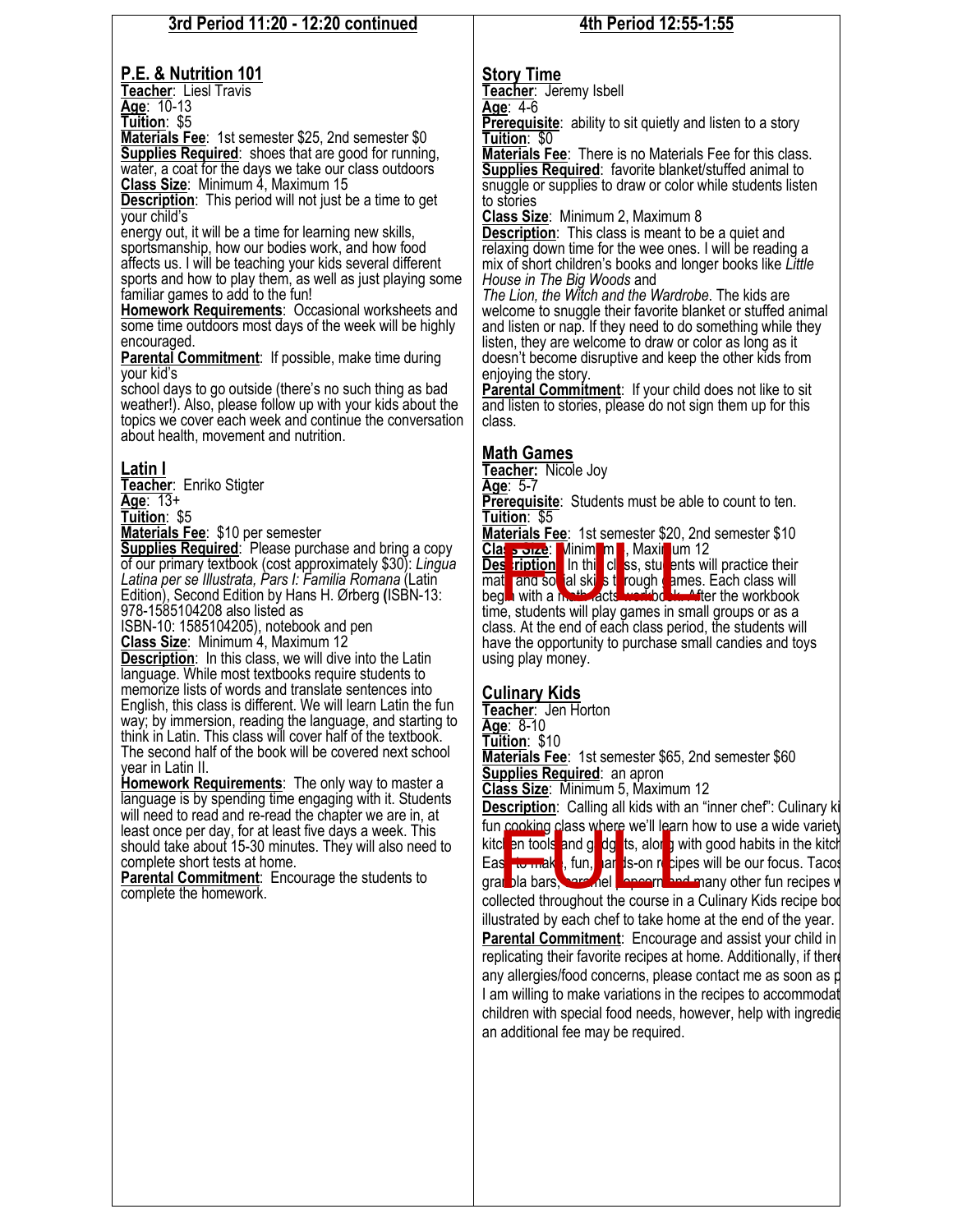#### **4th Period 12:55-1:55 continued**

#### **Apologia Jr. Botany**

**Teacher**:Kirsten Kilcup **Age**:10-11

**Prerequisite:** Ability to follow instructions. If reading is challenging, talk with teacher about accommodations. **Tuition**:\$10

**Materials Fee**:\$20 per semester PLUS a one-time book fee of \$40

**Supplies Required**:Please bring your textbook, notebook and pencil each week.

**Class Size**:Minimum 4, Maximum 12

**Description**:Let's learn all about plants– what their parts are, how they function, and why it even matters! This course has lots of fun, hands-on activities, including nature journaling and garden planning and planting. Most activities will be done in class.

**Homework Requirements**:weekly reading, an occasional activity (about an hour a week) **Parental Commitment:** Make sure weekly reading is

completed prior to class, and ask your child to tell you about the in-class activities.

## **From Athens to Zeus: Ancient Greek History**

**Teacher**: Alisa Stigter

**Age**: 11-13

**Tuition**: \$5

**Materials Fee**: 1st semester \$15, 2nd semester \$30 **Supplies Required**: pencils, pen, 3-ring binder, notebook paper and access to internet at home for occasional research

**Class Size**: Minimum 4, Maximum 12

**Description**: Get ready to dive into the fascinating world of the ancient Greeks! Following a timeline starting around 2000 BC and ending with the rise of the Romans, students will explore the politics, philosophy and culture of the ancient Greek world and how it affects us today. Hands on and interactive activities will make this period of

history come alive!

**Homework Requirements**: Occasional reading will be needed during the week, and we will have several research projects throughout the school year. **Parental Commitment**: Encourage and help students to

complete any homework or research that is assigned.

#### **Apologia General Science**

**Teacher**: Jenny Zecher

**Age**: 12-13 **Tuition**: \$10

**Materials Fee**: 1st semester \$40, PLUS a one-time book fee of \$146 for *Apologia Exploring Creation with General Science, 3rd Edition.* Book fee includes *Student Notebook*  and *Solutions and Tests Manual.* 2nd semester: \$20 **Supplies Required:** Bring to class EACH WEEK: your Student Notebook, a 2" 3-ring binder with 5-tab dividers, paper, pencil, colored pencils, 3x5 index cards for vocabulary words.

**Class Size**: Minimum 4, Maximum 12

**Description**: Apologia's General Science is an introduction to broad topics, including the history of science, the scientific method, simple machines, geology, archaeology, earth sciences and biology. Hands-on experiments in class introduce scientific principles, provide practical experience and emphasize how to record and report data. Testimonies from modern-day scientists who interpret data through a Christian worldview are an integral part of this curriculum. Explore, observe and learn to see God's hand in all of life through the world He made!

**Homework Requirements**: 3-4 hours per week, with homework assigned 4 days a week. Includes mandatory module reading, on

## **4th Period 12:55-1:55 continued**

## **Apologia General Science continued**

your-own questions, labs and lab write-ups, study guides, and

tests. Participation requires homework to be completed before class each week.

**Parental Commitment:** Oversee homework completion weekly, help student self-correct on-your-own questions and study guides, and administer/proctor the module tests.

## **Apologia Physical Science**

**Teacher**: Rikkie Sanders

**Age**: 13+

**Prerequisite**: Students will utilize Pre-Algebra math skills. **Tuition**: \$20

**Materials Fee**: \$20 per semester PLUS a one-time book fee of \$65 for *Apologia's Exploring Creation with Physical Science, 2nd Edition*

**Supplies Required**: Two (2) hardbound composition books for labs, 3-ring binder with 8 dividers, college ruled paper, colored pencils (home access to a calculator, scissors, tape, glue stick, hole punch)

**Class Size**: Minimum 4, Maximum 16

**Description**: The intent of this course is to assist your home completion of the *Apologia Physical Science*  curriculum. Monday's classes will introduce and reinforce course topics with a variety of hands-on activities and experiments. Topics include: earth's atmosphere, hydrosphere, the weather, structure of the earth, physics of motion, Newton's Laws, four fundamental forces of nature, sound, light, and astrophysics.

**Homework Requirements**:Students will receive a weekly assignment list that requires an estimated 5 hours of homework per week. Said homework includes module reading, comprehension questions, bi-weekly study guides and summaries, worksheets, bi-weekly tests, lab experiments and lab book write-ups. Students, you are expected to come to class with your assigned homework completed and to be prepared to participate in class discussions and activities.

**Parental Commitment**:Please ensure that your student completes assigned homework. Communicate any concerns directly with the teacher before class each week. Parents are responsible for correcting study guides and summaries and administering module tests. The teacher will provide grading.

#### **Christian Apologetics**

**Teacher**: Dan Purcell **Age**: 14+ **Tuition**: \$10

**Materials Fee**: \$15 per semester

**Supplies Required**: *On Guard-Defending Your Faith with Reason and Precision* by William Lane Craig (ISBN-13: 978-1434764881), 3-ring binder, dividers, notebook **Class Size**: Minimum 5, Maximum 12

**Description**: Christianity in America is challenged by a humanist worldview that rejects or de-emphasizes the supernatural and encourages us to look to ourselves for rational and scientific solutions to the problems we face. At the same time, humanists discard Christian morality in favor of so-called progressive values which today shape and inform both popular opinion and public policy. In this class we will examine the core beliefs, assumptions and moral positions of humanism, and learn how we might respond both as thinkers and ambassadors of the risen Lord.

**Homework Requirements**: Students will receive a weekly reading assignment and will compose a short paper in which they defend or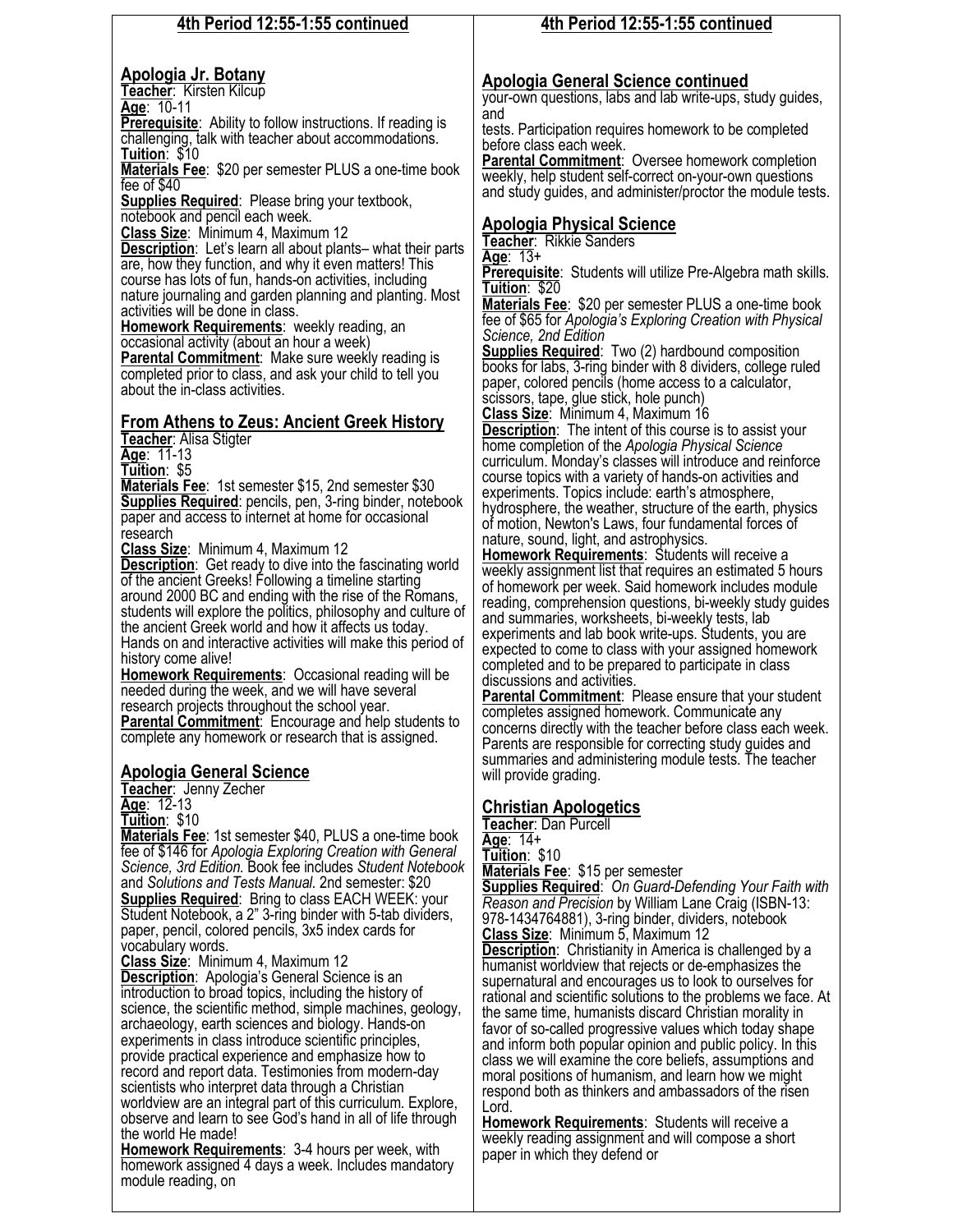#### **4th Period 12:55-1:55 continued**

#### **Christian Apologetics continued**

critique a key argument from the reading. **Parental Commitment**: Parents should prepare to discuss questions about the existence of God, the purpose of our existence, the meaning of good and evil, the intersection of faith and reason, the authority of Scripture, and the important moral and social issues of our day.

## **5th Period 2:05-3:05**

## **Fun with Food**

**Teacher**: Jen Horton **Age**: 5-7

**Tuition***:* \$10

**Materials Fee**: 1st semester: \$65, 2nd semester: \$60 **Supplies Required**: an apron

**Class Size**: Minimum 5, Maximum 12

**Description**: Fun with Food is an introductory cooking class where we will learn how to use a wide variety of kitchen tools and gadgets, along with good habits in the kitchen. Easy to make, fun, hands-on recipes tailored to younger ones will be our focus. Fruit pizza, ravioli lasagna, applesauce, "worms in dirt", and many other fun recipes will be collected throughout the course in a Fun with Food recipe book illustrated by each little chef to take home at the end of the year.

**Parental Commitment**: If there are any allergies/food concerns, please contact me as soon as possible. I am willing to make variations in the recipes to accommodate children with special food needs, however, help with ingredients or an additional fee may be required.

## **Beginning Recorder**

**Teacher**: Kirsten Kilcup

**Age**: 7-10

**Prerequisite**: Recognize the alphabet and be able to count.

**Tuition**: \$5

**Materials Fee**: 1st semester: \$20, 2nd semester: \$0 **Supplies Required**: recorder and book (both provided by instructor), pencil with eraser

**Class Size**: Minimum 2, Maximum 12

**Description:** A fun introduction to music! Students will learn to play the recorder and read music. Technique and performance will be emphasized as the students learn to play individually and together.

**Homework Requirements**: Practice playing daily! Playing daily is more important than the length of time when first learning.

**Parental Commitment**: Supervise the filling out of the practice record.

#### **5th Period 2:05-3:05 continued**

### **Scripture to Song**

**Teacher**: Jenny Zecher **Age**: 8-10 **Prerequisite**: grade-level reading skills **Tuition**: \$5

**Materials Fee**: 1st semester: \$25, 2nd semester: \$0 **Supplies Required**: Students are asked to bring to class EACH WEEK: 1" 3-ring binder, Bible, pencil **Class Size**: Minimum 4, Maximum 12

**Description**: Learn the Word of God in song! Lengthy passages of God's Word will be memorized, along with discussing and defining the words and phrases in them and applying them to life. Catchy songs and movements make them easy to memorize! Verses include James 1:1- 11, Psalm 23, Psalm 100, Psalm 139, Col. 3:23-25, Romans 5:1-15, and The Ten Commandment Song. Memorization of the books of the Bible and Bible facts, along with other fun Bible songs are also incorporated into

the curriculum. No singing experience required.

**Homework Requirements**: Listen to the CD and practice singing the songs.

**Parental Commitment:** Listen to the songs with your child.

## **Art History Explorer**

**Teacher**: Kelly Allard **Age**: 10-13 **Tuition**: \$10 **Materials Fee**: \$35 per semester **Supplies Required**: occasionally a paint shirt **Class Size**: Minimum 6, Maximum 12 **Description**: Join us as we travel through time and explore the world of fine art. We will begin in the painted caves of Lascaux, France and end in the modern art movement of the 20th century. We will do projects in a variety of mediums to accompany each lesson as we journey through the ages and famous art movements. **Homework Requirements**: Students will be tested each semester on basic periods of art and famous artists.

#### **Theatre– Developing the Young Actor**

**Teacher**: Heidi Ferrier **Age**: 12+

**Tuition**: \$10

**Materials Fee**: \$75 per semester (\$40 for siblings) **Supplies Required**: pencil, highlighter, script, water bottle, socks

**Class Size**: Minimum 10, Maximum 20 **Description**: Discover the joy of theatre in this fun intensive with a focus on *developing the young actor.*  Students will learn the art of ensemble through games,

exercises, and the culminating, cooperative work of a production. Students will use movement, voice, and expression to build a character, create effects, and communicate a story.

*Skills:* projection, enunciation, posture/form, dramatization, blocking, timing, memorization, focus and improvisation (communication and cooperation skills are natural benefits!)